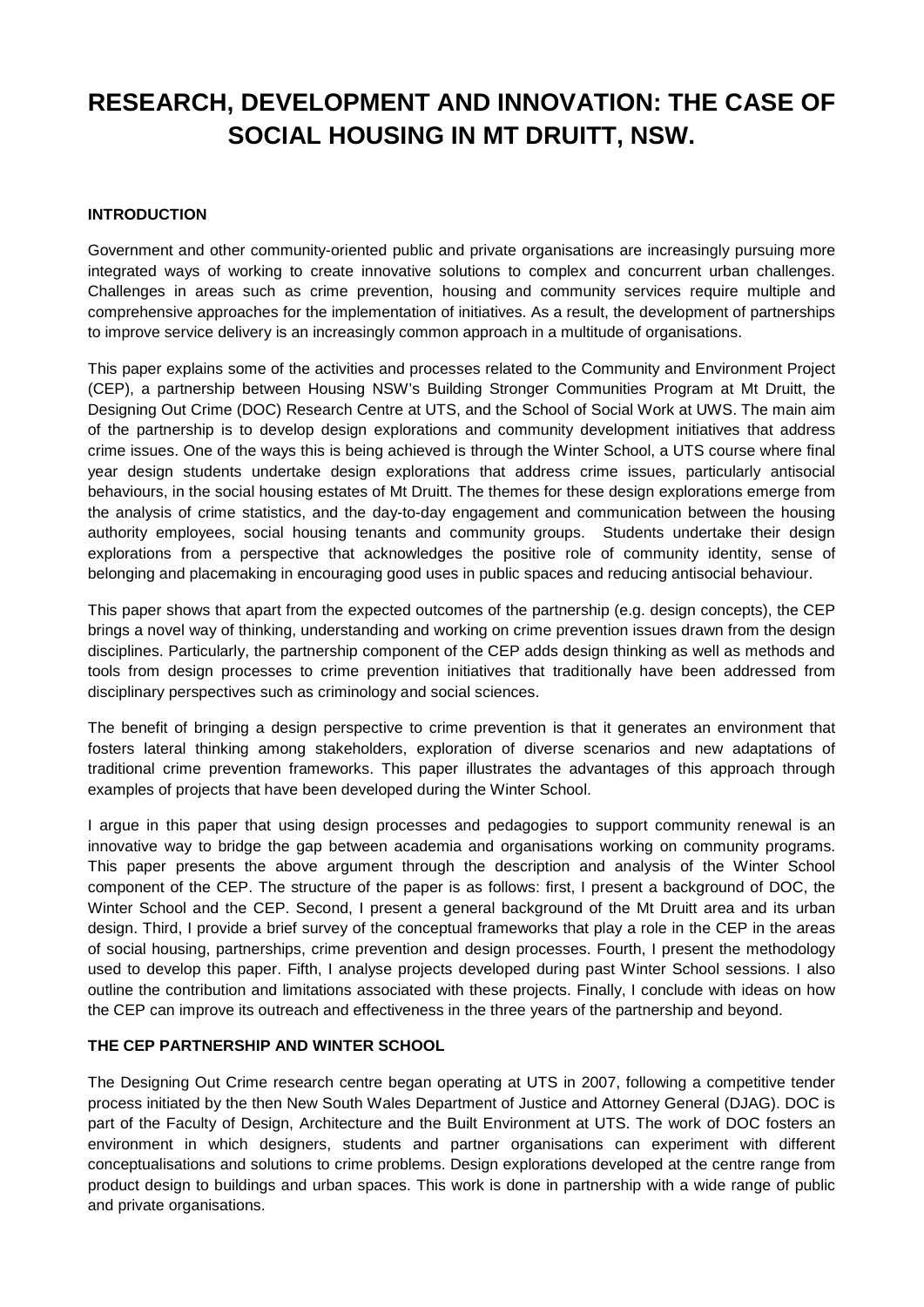The Winter School is a collaborative design studio involving students, academics and external partners. It is an intensive course conducted during the Australian winter break in July. The design concepts developed at the Winter School emerge from engaging relevant stakeholders and exploring and testing their views on particular aspects related to crime prevention. The design concepts resulting from the course are often taken to a further level of development, either by DOC designers or the partner organisations. Therefore, students are encouraged to work on ideas that are viable, clever, subtle, sustainable, long-lasting and user-centred or informed by people working in housing as well as tenants.

The Community and Environment Project is a partnership created within Housing NSW's Community Regeneration Partnership Plan, the mandate of which is to develop programs for the urban renewal of the Mt Druitt area. This plan is part of the Building Stronger Communities strategy for Mt Druitt. In 2006 Housing NSW injected \$66 million into this program to fund the urban and community regeneration of Mt Druitt as well as other five social housing areas in NSW (NSW Department of Housing, 2007). The Community Regeneration Plan aims to: improve housing and local environment; increase access to education and employment opportunities; encourage tenant participation and engagement; and achieve more stable communities (NSW Department of Housing, 2007).



**Figure 1. The CEP in the context of the Building Stronger Communities Program**

In particular, the CEP focuses on issues concerning crime prevention and antisocial behaviour; however stakeholders are aware that crime issues do not happen in a vacuum and are interconnected with other social and physical issues. Some of these problems are related to housing quality, access to education and employment, and quality of urban space, among others. The CEP is intended to address these aspects by integrating both the design and the community development perspectives. Ken Bone, General Manager of Greater Western Sydney Housing Services, Housing NSW, has said of the program:

*"The purpose of the Community and Environment Project is to research crime, anti-social behaviour and elements of disadvantage that are specific to Mt Druitt, to find innovative and sustainable ways in which these types of problems can be reduced through better design and management of public spaces and community facilities". (Housing NSW 2011)*

This partnership was formalised in April 2011 through a Memorandum Of Understanding (MOU), which establishes the terms of operation of the partnership. The MOU provides guidelines to facilitate the collaboration between the equal partners in the CEP. These guidelines outline a governance structure in which projects develop from the community level and are endorsed at the senior management levels of the participating stakeholders. This way of operating aims to ensure efficient delivery of projects by linking different levels of management and decision making within and across partner organisations. To achieve this collaboration the governance model of the partnership has a three-tiered structure:

- *Partnership Steering Group* setting and reviewing annual directions;
- *Partnership Coordination Group* facilitating implementation and providing a link between the Steering Group and the Project Groups; and
- *Project Groups* implementing agreed actions as set out by the Partnership Coordination Group. (Memorandum of Understanding, 2010-2013)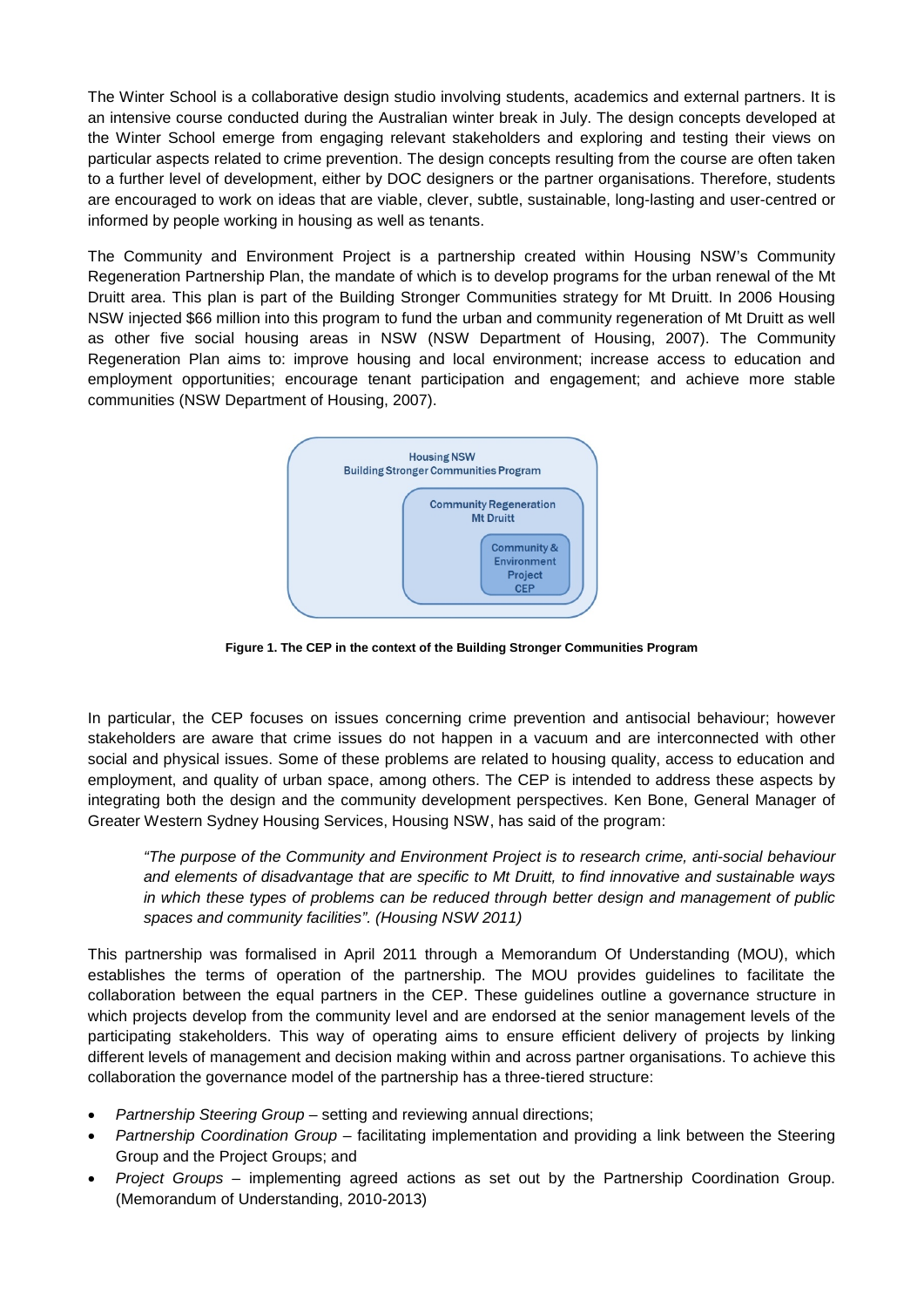Project groups have an important role in identifying and shaping priority projects; these projects are then scaled up for further discussion and endorsement. The process of defining projects occurs by comparing topdown annual directions with bottom-up local community concerns. The three-tiered governance structure of the CEP aims to overcome potential difficulties in terms of coordination, planning and endorsement of projects as well as ensure more effective delivery backed by organisational support at senior levels. As the partnership is still in its first year, this governance structure has yet to be evaluated.

Apart from the CEP, there has been a myriad of partnerships and social policies endorsed by Housing NSW in the last four decades. They have produced some positive outcomes but have been unable to ensure longlasting and sustainable change within this community. Among other issues, partnerships and inter-agency work is challenging because of the multiplicity of stakeholders, diverse relationships and interests, and funding limitations. Short-lived partnerships and programs create discontentment in the community because in some cases the expectations such programs produce are not fulfilled by the final outcomes. The latter issue is exacerbated by the fact that community development is resource-intensive and produces best results in the long-term. Funding periods and grant schemes that currently apply to partnerships do not cover long-term programs, and for that reason many positive initiatives tend to end before reaching their full potential.

## **MT DRUITT'S SOCIAL HOUSING**

The CEP aligns with Housing NSW's mission and values which are founded on providing housing solutions for people in need. However, in the great majority of cases housing is only one of the unfulfilled needs, and people accessing public housing are in need of other services related to education, employment and health. Mt Druitt is located in the Blacktown local government area (approximately 45 kilometres west of the Sydney CBD). Social housing forms a significant proportion of dwellings in this region.



**Figure 2. Mt Druitt and suburbs with high concentration of social housing**

The ten social housing areas commonly referred to as Mt Druitt, are located in the suburbs of: Bidwill, Blackett, Dharruk, Emerton, Hebersham, Lethbridge Park, Shalvey, Tregear, Whalan and Willmot. This area has a high concentration of social housing and high levels of socio-economic disadvantage. The Socio-Economic Indexes For Areas (SEIFA) of disadvantage is a scale based on combined census data; the SEIFA index for Mt Druitt and surrounding suburbs are ranges between 671.8 and 914.3, showing that this area is one of the most disadvantaged in NSW (Blacktown City Council 2011). According to Housing NSW, 50% of the population living in social housing are under 25 years of age; around 50% are single families. The unemployment rate among social housing tenants in Mt Druitt is between 29% and 35% and there is low educational attainment with 12% to 17% completing year 12 or equivalent (Mt Druitt Community Regeneration Partnership Plan, 2007). In addition, this area houses an Aboriginal population comprising 15% of the total social housing population, the highest in NSW (Mt Druitt Community Regeneration Partnership Plan, 2007).

Mt Druitt housing estates were built in the 1960s and, at the time of their construction, were the largest ever built, with capacity to house 32,000 people in 8000 dwellings (Housing NSW, 2010). The design of Mt Druitt's housing estates was based on the American Radburn model, the main features of which include:

- aligning houses with the rear facing the street while the front faces communal areas;
- incorporating into the urban layout a network of laneways for bicycle and pedestrian use;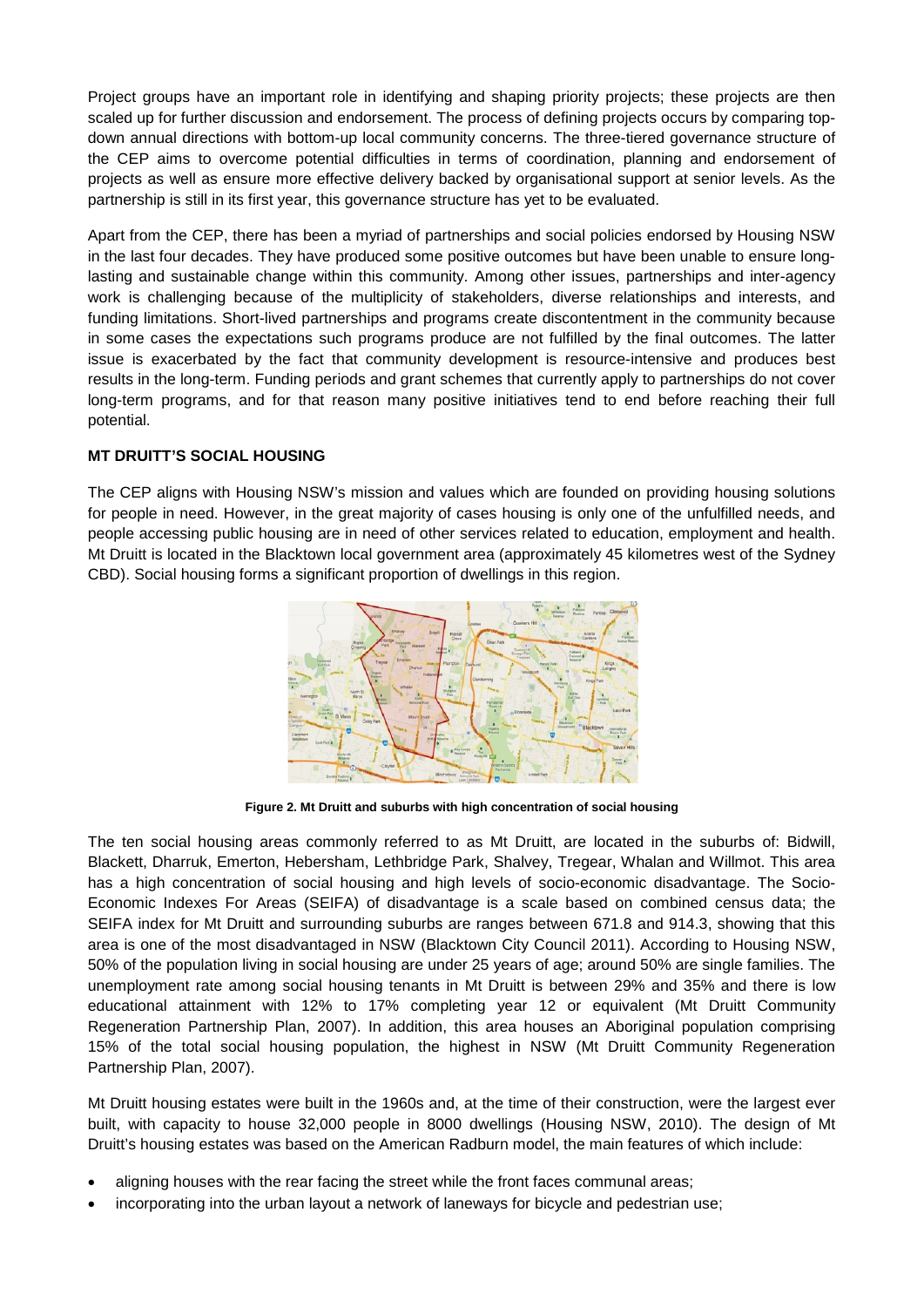• separation of the pedestrian circulation from the vehicular (Weatherburn et al., 1999; Arthurson, 2002).

Radburn planning and design principles were developed under the assumption that people would behave in a determined way. These designs assumed that people would want to share open spaces and that this would stimulate a sense of community and belonging. However, these characteristics when combined with low urban density, location on the outskirts of cities and poor connection to major community facilities have created housing estates that isolate communities and enable negative uses. Radburn designs are not only unresponsive to people's needs, they also generate further needs. Literature on social housing shows consensus in that neighbourhoods that are poorly designed and house disadvantaged communities have cumulative social problems (Randolph & Holloway, 2005; Aitkinson and Jacobs, 2008). By contrast, socially responsive design that is grounded at the level of the local community may contribute to improving social and urban landscapes of public housing estates going through a process of urban and social regeneration. Research also shows that despite the stigma of public housing, residents take pride in their homes and neighbourhoods and have a different perception to the publicly portrayed images of the areas in which they live (Palmer et al., 2004).

### **CONCEPTUAL FRAMEWORKS AND THE CEP**

The conceptual framework underpinning the Community and Environment Project spans three core academic areas: environmental criminology, social work and design research. Literature in each field provides tools and approaches useful in understanding the nature of crime prevention in social housing estates.

Within environmental criminology, frameworks such as Crime Prevention Through Environmental Design (CPTED) and Safer By Design guidelines are well recognised in the practitioners' world. These frameworks based on classic works such as Newman's (1972) Defensible Space have been synthesised to present basic and simple guidelines for the design of safer public spaces. However, these frameworks applied to neighbourhoods with cumulative and chronic social problems do not seem to generate the expected outcomes.

CPTED, for example, has strong links with criminology and the built environment disciplines and is primarily concerned with how the design of the environment influences offenders' opportunities to commit crime in specific situations (Cozens, Saville & Hillier 2005; Crowe 2000; Gunman & Pascoe, 2004). Contemporary CPTED practice generally prescribes a linear, structured design process. It revolves around preventing crime through assessing locations based primarily on the CPTED principles of:

- Natural surveillance, which refers to design features that maximise visibility and foster positive social interactions;
- Territorial reinforcement is created by design features that define the boundaries between public and private spaces;
- Access control, is defined by design elements that allow access and circulation of people in a particular space; and
- Activity support encompasses all activities that increase the presence of legitimate users of spaces and encourages positive uses and behaviours (Casteel and Peek-Asa, 2000).

CPTED's key contribution has been the incorporation of safety criteria into design interventions (Atlas 2008). While it is useful for assessment purposes, however, this framework's linear and prescriptive nature creates limitations for potential design explorations and interventions. Combined with the social complexity and urban challenges common to social housing estates, CPTED principles are useful design guidelines but ultimately are not a framework strong enough to improve the physical environment of social housing estates.

Alternative programs have attempted to cover areas beyond crime prevention by focusing on community development, sometimes in combination with design initiatives. For instance, the Community Development Project is a partnership between Housing NSW and the School of Social Work at UNSW that started in 1995 with design and community development interventions in the Redfern and Waterloo areas. This program,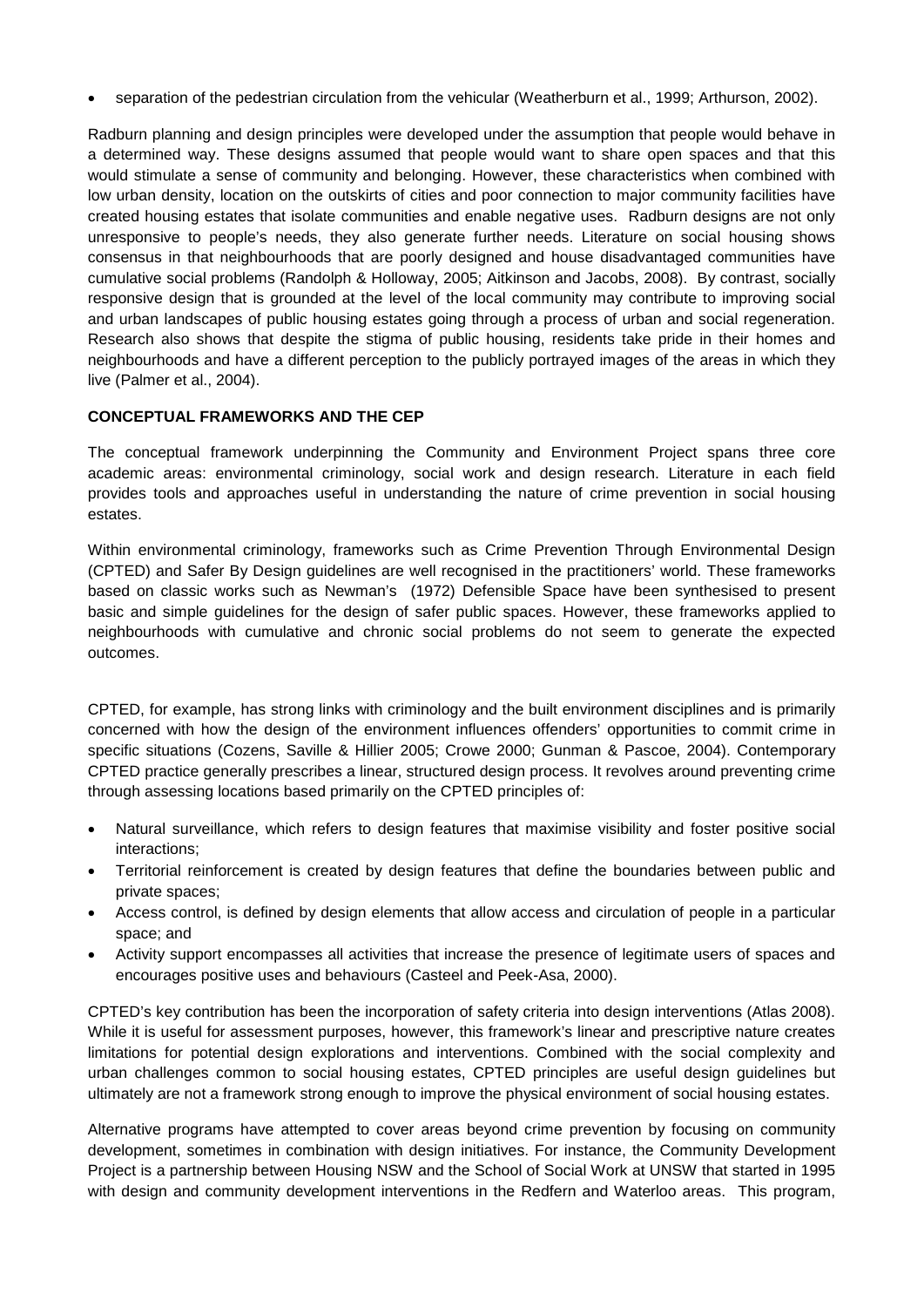still running after 16 years, addresses social, physical and environmental concerns mainly in social housing estates of central and south Sydney. Their community development approach is founded on the idea of working in collaboration with communities to foster their strengths instead of imposing solutions (Judd, Baldry and Corkery, 2007). The community development approach has antecedents in the community design and the service learning movements, both of which focus on community participation and engaged scholarship (McCarthy and Tucker 2002; Boyer, 1996; Bringle and Hatcher, 2002). This practice-oriented area of research that is an area that I want to explore further as the CEP partnership evolves and generates more community development outcomes in Mt Druitt. Recent research into public housing has also emphasised the importance of producing interventions that reduce the stigma of public housing and increase image and perception (Palmer et al, 2004; Atkinson and Jacobs, 2008)

Partnerships involving universities, service providers and communities continue to emerge, in the hope of achieving objectives in innovative ways. However, these partnerships face various governance and operational challenges. Jacobs (2010) studied housing partnerships in Victoria and Tasmania and identified some challenges encountered in these partnerships. The challenges included: complex organisational contexts; unrealistic performance expectations; and objective dissipation. Jacobs' research acknowledges the intensive efforts required for successful partnerships. The conflicting interests of the organisations involved and the operational efforts may dissipate the work of partnerships before reaching their goals (Jacobs, 2010).

While the CEP's approach is based on community strengths, its primary focus is the generation of design concepts and enabling organisational openness to address crime issues in innovative ways. Design thinking and design processes can contribute a fresh perspective to complex crime prevention issues. One of the core concepts in this novel approach to crime prevention is known as reframing. Reframing refers to the cognitive process of shifting semantic perspectives to see things in a new way (Schön 1995, Schön & Rein 1994). Reframing situates the issue in a different context; it requires a 'fresh eyes' view to explore new associations and alternative focus for analysis. Dorst (2011) describes this process as '*the intimate engagement of the designer with the 'themes' of key stakeholders'*. He further suggests that '*the designers identify these themes in the periphery of the problem situation'*.

### **METHODOLOGY**

The data presented in this paper was collected through desktop research and analysed using document analysis. Documentation stored at DOC which related to housing projects, the Winter School and the CEP was searched, collected, and analysed. This document analysis aimed to understand stakeholders' motivations, contributions and interpretations of the design concepts and projects. This method was supported by members' checks via personal communications with relevant stakeholders. Personal communications helped to clarify and verify information from the documentation, assisted with the interpretation of ideas that emerged in the analysis and aided reliability.

The documentation available included: posters, reports and presentations from past Winter School programs; minutes from planning meetings; emails revealing the exchange of ideas and providing overviews of the activities of the partnership; and other tables and handouts. Personal communications also revealed rich anecdotal information and tacit knowledge, data which is out of the scope of this paper but is nonetheless worthy of future exploration.

### **WINTER SCHOOL PROJECT ANALYSIS**

Four main issues emerged from the data analysis. First, the Radburn design layout has created chronic and increasing problems in relation to safety and crime prevention. Second, the application of traditional crime prevention frameworks such as CPTED has proven insufficient to solve issues in the context of Mt Druitt. Third, the implementation of community development initiatives combined with responsive design explorations seems like an option with significant potential. Fourth, design explorations that are community responsive offer clever design solutions but also contribute to embedding design processes into the organisational processes common to partnerships. The following Winter School projects illustrate the way these four issues played before and during the establishment of the CEP.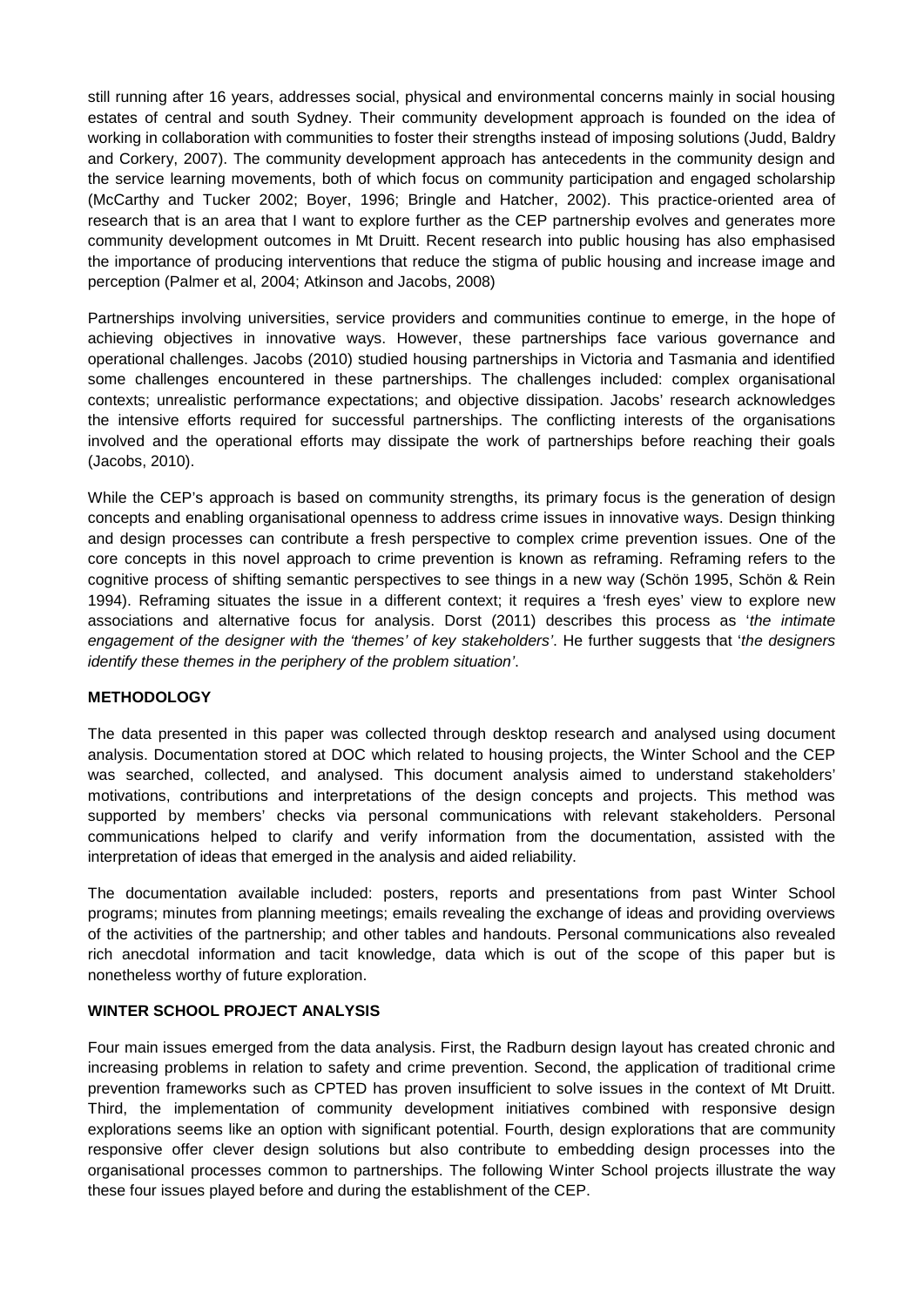#### **Shalvey community centre, 2009**

The brief for this community centre was:

*"to promote community engagement and enhance the role of the centre by redesigning the centre's exterior environment. The redesign should reduce opportunities for vandalism and anti-social behaviour and encourage unity, respect and collaboration".* (K Williams, 2011 pers. comm. 20 May)

This brief was fairly specific owing to the recent history of the centre. Having decided to fund and manage the Shalvey community centre, Housing NSW provided the property, funds and resources required for its operations. However, within weeks of opening, the place had been broken into, vandalised and defaced by graffiti. The housing authority responded with counter measures including CCTV cameras and a barbed-wire fence around the perimeter, making the centre appear harsh and unfriendly. These measures succeeded to some extent in repelling vandalism and theft; however, they also repelled and alienated the local community for whom the centre's services were intended.

This community centre is located in a corner surrounded by laneways, empty and underused open space and parking areas. As such, it is isolated from spaces that encourage activity. For example, the laneway at the rear of the building is dark and empty and bounded by the high back fences of adjacent houses, making it a dangerous space at night. The building is located in a cul-de-sac that is used for parking, and the building's entrance faces a large park with few amenities, meaning that is empty most of the time. These typically Radburn layout characteristics likely facilitated the vandalism and theft in the early days of the centre. The design of the premises following the addition of the CCTV and fencing did not achieve the intended aims of CPTED. There was no passive surveillance apart from three or four houses with a view to the Centre; access control and territorial reinforcement were taken to the extreme of counter measures, making the place unsuitable even for positive uses; and activity support was not possible since the image of the earlier fence discouraged positive uses.

The reframing that took place as part of the Winter School interlinked people, assets and activities as the main considerations for the centre. It became clear to the students that the centre needed to appear more friendly and accessible to the community and that the open grounds of the centre needed to showcase the activities offered in the centre. Creating a recognisable identity for the centre was a key part of the design strategy, as was inviting the community to participate in a 'hands-on' way thereby strengthening the bonds between the people and the place.

This reframing aimed at turning the disused centre into a fun place to play and learn, and to decrease animosity and mistrust among the community. The proposal included a secure play area for children, social barbecue area and seating and raised garden beds for community gardening. The proposal also included developing a logo, website and centre signage to promote the centre in the community. The community was involved in implementation, which was achieved using a NSW government grant (K Williams, 2011 pers. comm. 20 May). A metal paling security fence was installed which the community painted in a rainbow of colours. Maori and Australian Indigenous residents contributed sculptures.



**Figure 3. Student's impression of Shalvey Community Centre**

Two years on, it has been reported that this project has contributed to community building (G Furzer 2011, pers. comm., 22 July). The community feel welcome in the centre and have developed a sense of ownership over it. The colours used on the fence and the exterior walls of the centre brighten the place so that children and families feel safe there, and give the building a stronger identity as a community facility in Shalvey.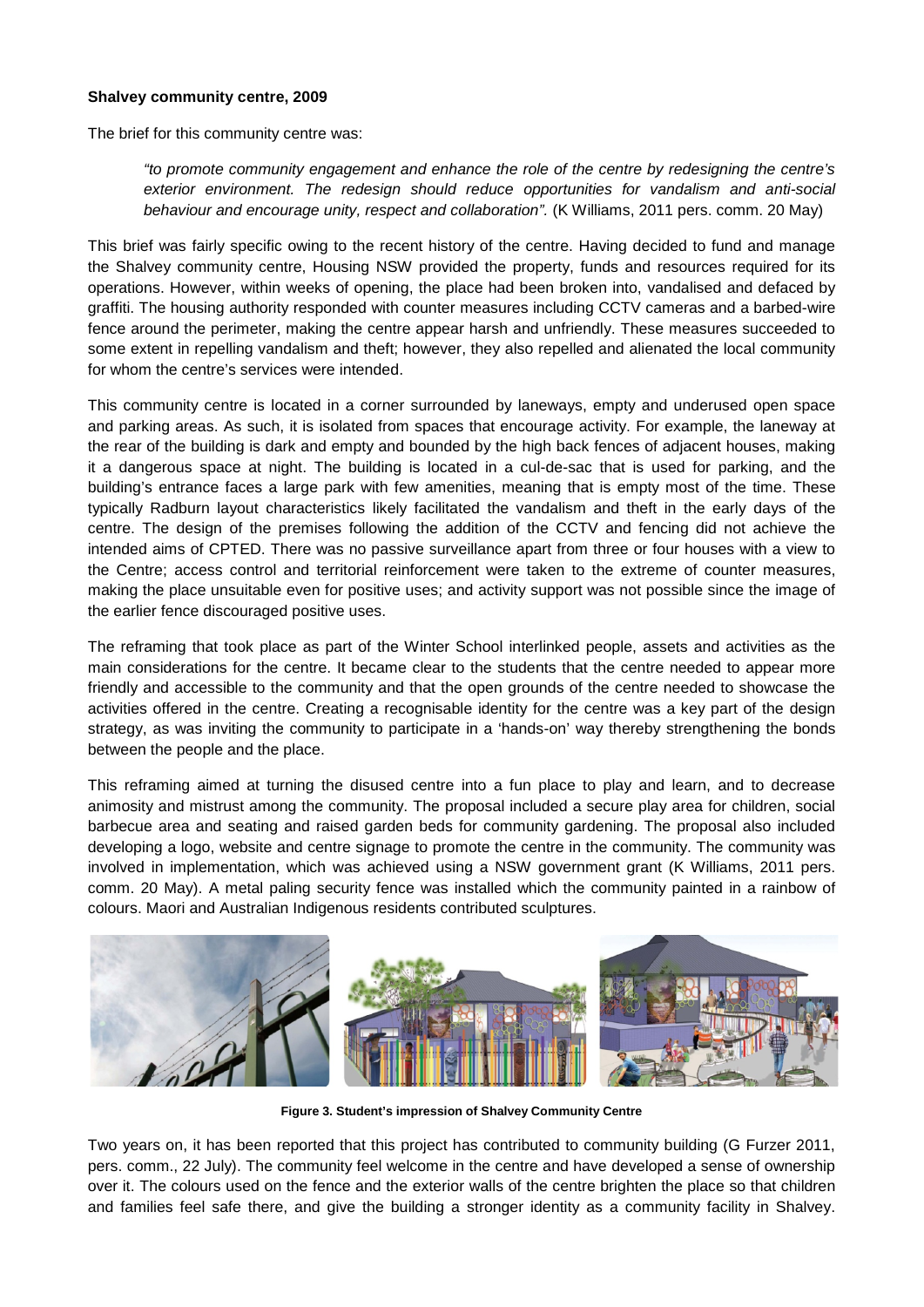Another initiative that has been successful regarding this project is that the appointed manager of the centre is a tenant of Shalvey and also a Housing NSW employee. The level of commitment of this person and her knowledge of the local community impacts positively in the delivery of services (G Furzer 2011, pers. comm., 22 July). The centre's staff has continued to encourage design input in the building – for example, young people have contributed graffiti art in one of the rooms of the Centre. Local artists facilitated this activity by teaching children mural painting while decorating some spaces in the interior of the Centre (C Dwyer 2011, pers. comm., 22 June).

Despite the success of this project, it is important to note that ensuring the sustainability of these types of initiatives is very important to their success. Concurrent, targeted and subtle design interventions may offer a positive way to continue building the strengths of the community and attract periodic public interest that invites further engagement, organisational commitment and funding.

### **Lethbridge Park housing retrofit 2010**

The brief for this project was to retrofit a cluster of three-story walk up residential blocks in Lethbridge Park adjacent to the community centre and the local shops. Students identified the main problems based on site visits and discussions with Housing NSW officers, mostly from the Mt Druitt's Community Regeneration staff. The majority of the problems they found were related to the shortcomings of area's Radburn-style planning. The students noted that:

*"In line with the original Radburn model of housing, the public housing estate has irregular facing unit*  blocks in large open areas with a lack of distinct territorial lines. This causes issues with natural *surveillance and the separation between public and private boundaries. While open areas are sometimes seen as places for social interaction, in Lethbridge Park however, these isolated areas often function to encourage rather than deter crime".* (Alexander et al 2010)

There is no clear vehicular access to the buildings on these three blocks. Pedestrians can access the units through vacant land. The use of underpasses rather than road crossings has made the area a difficult and unsafe place to navigate. In combination with a cohort of tenants with other chronic needs, criminal acts occur frequently in the Lethbridge Park units and surrounds. A CPTED analysis of this area shows that the lack of activity around the blocks results in a lack of natural surveillance, territorial reinforcement or access control.

Students reframed this problem by focusing their attention on the fact that the community had a strong desire to see their suburbs improved, and that their designs, therefore, needed first and foremost to address the stated needs of the residents in the area. Students' design explorations included new local roads to break up the 'super lots' and eliminate culs-de-sac wherever possible as well as giving priority to pedestrian circulation. They also proposed the closure of the underpasses and zoning of the open spaces to improve visibility and eliminate spaces that can be easily vandalised. The students also recommended the creation of a number of urban design elements that would help to create an individual identity for each residential building and improve the functionality of the shared outdoor areas, for example by installing bollards with the street address, mailboxes and rubbish disposal systems and lighting the pedestrian paths. Other solutions included fencing the unit blocks to create private and semi-private courtyards to help define the undetermined open space around the blocks and provide residents with private outdoor space to enjoy. Some areas of the semi-private spaces were proposed to be used for community gardening and similar activities that are already happening in the area. Finally, students proposed 're-skinning' the buildings as a way to address the lack of thermal control in the units without interfering with the building structure:

*"Creating a new skin for the apartment blocks provides many benefits, namely a reduction in solar*  heat gain, increased natural ventilation, an updated aesthetic, balconies to increase natural *surveillance, and opportunities for community involvement with the colour and design of the panels. By re-skinning the buildings, it is possible to create an identity for each building through a signature colour, providing a simple method for distinguishing between the buildings – necessary for general way-finding as well as emergency services".* (Alexander et al, 2010)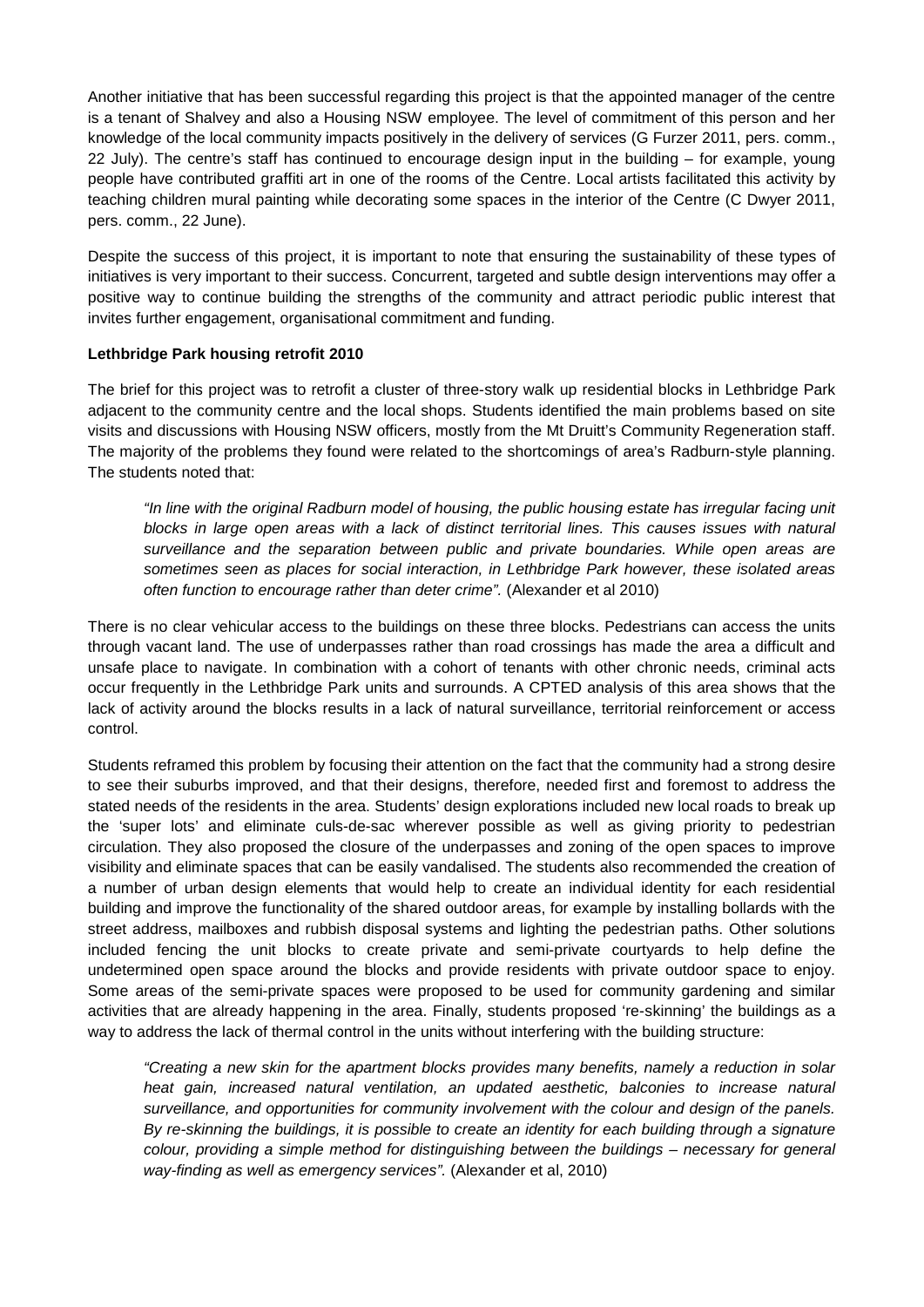The design outcomes of this particular exploration were positively embraced by Housing NSW and the Community Regeneration staff. They saw that even in spite of the complex crime issues that arise from the combination of a dysfunctional urban design and housing tenants with special needs, there are design interventions that have potential and are viable for implementation.



**Figure 4. Design explorations for Lethbridge Park Unit Blocks**

When the Winter School finished and the above project was presented to the Community Regeneration team and other Housing NSW officials, a process of handover was initiated. This process required Housing NSW to investigate avenues to reach endorsement, funding, further design development and implementation of these explorations. These ideas were adopted by Housing NSW designers and have now been translated into projects that are currently being funded and developed. For example the Lethbridge Park Master Plan, launched in March 2010, incorporates the ideas for the new roads and closure of the underpasses. In addition this Master Plan requires the upgrade of part of the housing stock. The current upgrade does not incorporate the idea of re-skinning of the units. However, the upgrade has involved tenant participation in deciding colour boards and other aesthetic details of upgrade works (H Ten Brummelaar 2011, pers. comm., 21 June) What is interesting about this process is that the collaborating partners have embraced students' ideas and have worked to create the organisational environment that allows implementation of the proposed designs in the best possible way, according to the resources they have.

### **Local shops, Lethbridge Park, Hebersham and Shalvey 2011**

The brief for this project was to investigate how design interventions could address the physical disconnection between the local shops and the housing and facilities surrounding them, as well as encouraging social connection via the use of local shops.

The Radburn layout aimed originally to connect buildings by way of scattering them around a 'shared' open space. The result was that the lack of definition and functionality of open spaces exacerbated a sense of disconnection. Low density has also generated spaces that are difficult to access by foot, surrounded by large (and, in the case of Mt Druitt, almost empty) parking areas. The CEP partners had been investigating the connection between liquor outlets and antisocial behaviour in the proximity of retail precincts in various suburbs of Mt Druitt. Alcohol-related crime is complex and expands beyond the reach of what traditional CPTED interventions can achieve. The CEP attempts to integrate design and community development approaches to produce more socially responsive outcomes for retail precincts. Local shops in the Mt Druitt area are different from retail precincts in other areas of Sydney. For example, liquor shops are the retailers that most commonly sell staple foods such as bread, milk, and limited amounts of fresh fruits and vegetables. Additionally, take-away and fried food stores are cheap and popular while fresh produce is scarce and expensive. This lack of variety means that the communities have little access to nutritious food and overexposure to alcohol. In addition, shopping areas are generally devoid of urban furniture to discourage loitering, which has the effect of making the places around the shops harsh and uninviting.

The reframing for this project focused on looking at the idea of reconnecting spaces and design elements that support new uses and enrich community engagement initiatives already in place. Students understood that Mt Druitt has a wealth of community-based organisations and associated community wellbeing programs, many of which are supported and funded by Housing NSW. However, the difficulties associated with coordination and funding of projects is still a major hurdle in the implementation of projects.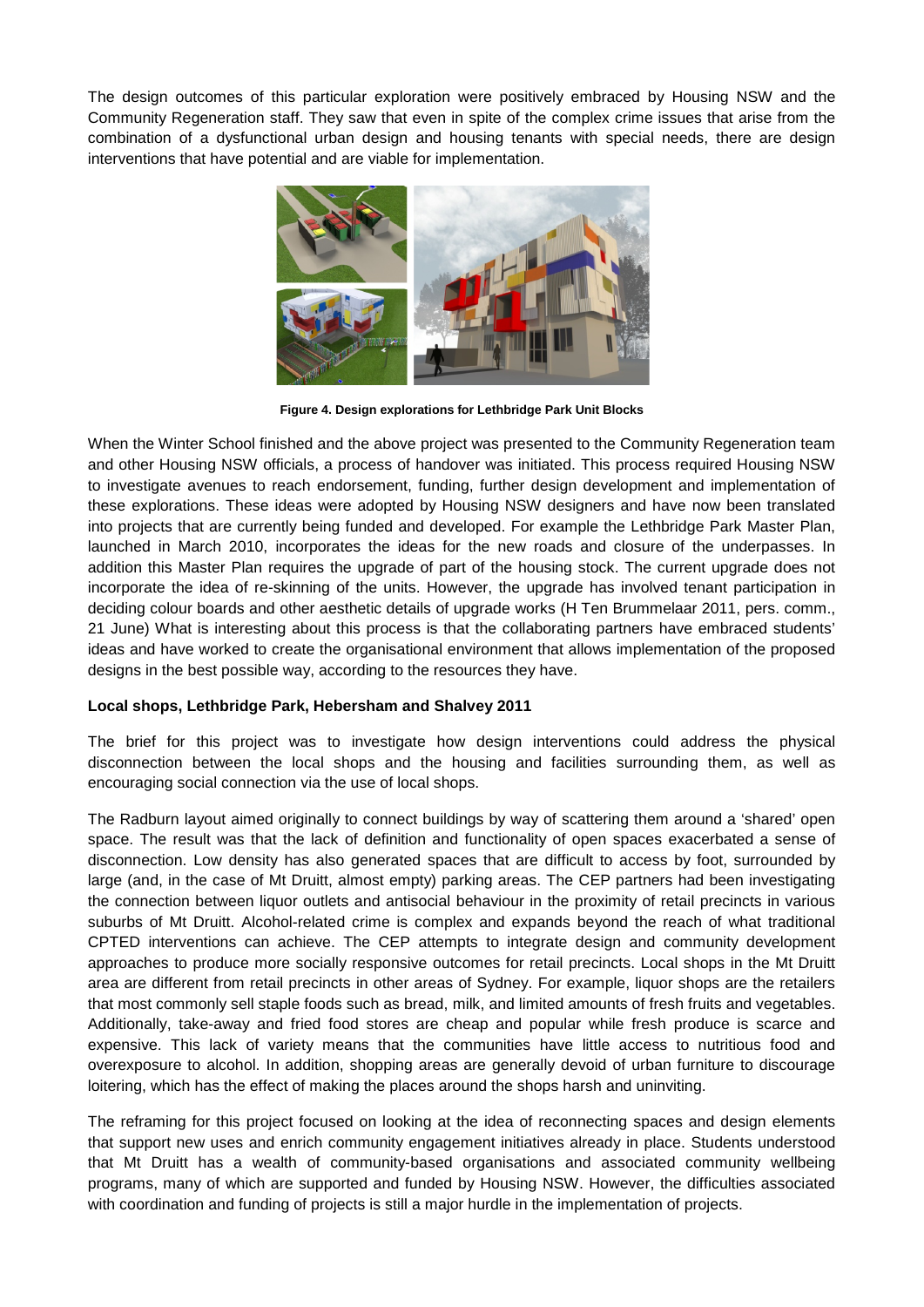The outcome of this design exploration was a suite of concepts that together addressed physical and social connectivity of each site. They included:

- A community collective, aimed at creating a number of multipurpose spaces that could be used by the already established community garden groups and the youth groups interested in computer training;
- A market place, aimed specifically at creating the infrastructure for those community activities that occur sporadically or periodically; for example, the market stalls are designed to be an urban design element for the open spaces when not being used for the purposes of the market;
- A supervised skate park area, aimed at offering a space for free entertainment for young people for afterschool use only, and intended to be managed by a community organisation;
- Residential re-zoning, a longer-term idea to encourage medium density growth to make the shops more viable and attractive to future investors; and
- An identity strategy, involved lighting, flooring and urban design elements to improve wayfinding and image and perception of Mt Druitt.



**Figure 5. Design concepts for a retail precinct in Mt Druitt**

The CEP has focused on addressing projects for Mt Druitt reframe crime scenarios. Partner organisations bring their wealth of knowledge on how tenants live, what their needs are, and the coordination and operational aspects of managing these housing estates. Design students bring in their creative minds, their design expertise and their 'fresh eyes' to chronic crime prevention problems experienced in these housing estates. DOC brings the resources to help communication, coordination, and research around these design explorations.

Despite the achievements in the development of the above projects, the limitations of the CEP and the Winter School in bringing change to the community are significant. First, consultative efforts with local communities are difficult to develop successfully, and there remains the risk of raising unrealistic expectations of the reach of the projects. Second, establishing partnerships and coordinating the collaboration is highly complex and requires particular mindsets and management efforts from different levels in the bureaucratic structures of the partner organisations. Third, varying funding periods and the difficulties of getting funding for social housing projects is a serious risk to the longevity and completion of projects. If design concepts proposed by students cannot not be implemented, there will never be a way to evaluate the success of those ideas and how they stand up over time.

### **CONCLUSION**

The CEP has enriched the work of the Community Regeneration of Mt Druitt. Design concepts created and presented by students at different stages of development help stakeholders to consider alternative interventions. The design concepts emerge from various consultative forums with stakeholders, and as such represent their vision as closely as possible. Once a design concept has been accepted for further development, the clients look at the organisational constraints related to the implementation of the idea. Some ideas will take longer to be implemented; others, when they are subtle and relatively simple can be implemented more rapidly. Facilitating this dialogue and two-way learning contributes to the success of Housing NSW initiatives and UTS academic endeavour.

The pedagogic value for the students is that they get to work in an area that requires designers to be openminded and sensitive to community issues. The crime prevention challenges in Mt Druitt are complex and at times students may find them overwhelming. However, these particular projects offer students the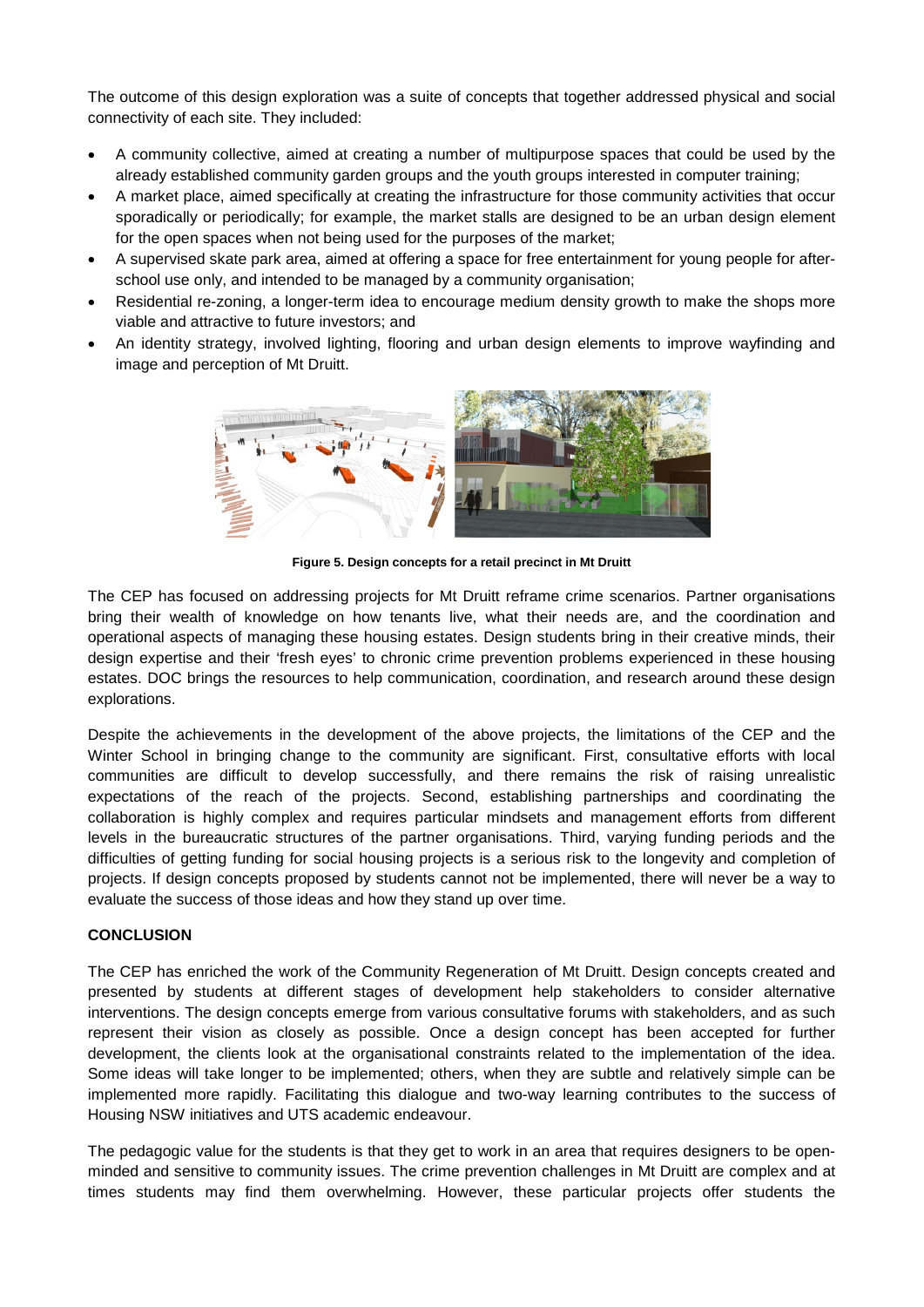opportunity to think about human and social issues in a very unique way. This course provides them with a different role in which the designer supports other initiatives within community development programs. The reach of their contribution extend beyond functionality, aesthetics and sustainability. The rationale for the Winter School embraces and supports well-known and widely-used crime prevention frameworks like CPTED; however, it also adds to that existing knowledge the relatively new concept of reframing within design processes.

Design explorations are presented to the stakeholders as future visualisations that help stakeholders consider possible future scenarios. These ideas become part of the vision and strategy of the housing authority and in that sense they contribute to building bridges and connections between other organisations involved in the urban development of social housing estates. This way of approaching projects is beneficial in the context of shorter-term and funding-constrained initiatives because the ideas are generated rapidly and cheaply, which facilitates dialogue and relationship-building between partners and stakeholders. Current times require joint efforts to ensure that new public housing stock can provide better designs that respond to today's needs and are also future-proof, sustainable and adaptable.

Future research will focus on the role of design as a process but also as an outcome to support communities. Using design processes and frameworks to address crime prevention initiatives in an integrated way is one of the main objectives of the CEP in the coming years. Research associated with the CEP will also investigate how crime prevention initiatives can successfully encompass education, employment, and provision of high quality environments and services. Research on social housing from the design perspective will enhance the image and identity of these areas and perhaps reduce the wider social stigma these neighbourhoods currently experience.

Acknowledgements: to Lucy Kaldor for her feedback, editorial support and guidance.

### **REFERENCES**

- 1. Alexander, T., Babula, K., Barnard, P., Ganko, A., Graziani, C., Hua, Y.W., (2010). Lethbridge Park: A New Perspective, unpublished report submitted to Designing Out Crime, Winter School July 2010.
- 2. Arthurson, K. (2002), Creating Inclusive Communities through Balancing Social Mix: A Critical Relationship or Tenuous Link?, Urban Policy and Research, 20(3) 245-261
- 3. Atkinson, R., Kintrea, K. (2001), Disentangling Area Effects: Evidence from Deprived and Non-deprived Neighbourhoods, Urban Studies, 38(12), 2277-2298
- 4. Atkinson, R., Jacobs, K (2008), Public Housing in Australia: Stigma, Home and Opportunity. Discussion Paper. University of Tasmania, Housing and Community Research Unit, Hobart.
- 5. Atlas, R.I.,(2008), 21st Century Security and CPTED: Designing for Critical Infrastructure Protection and Crime Prevention, CRC Press, Boca Raton, FL.
- 6. Blacktown City Council, (2011), Community Profile, SEIFA by small areas,.id consulting pty. Ltd. viewed 20 August 2011, http://profile.id.com.au/Default.aspx?id=211&pg=244&gid=190&type=enum
- 7. Boyer, E. L. (1996), The scholarship of engagement. Journal of Public Service & Outreach, 1, 11-20.
- 8. Bringle, R.G., Hatcher, J.A. (2002), Campus-Community Partnerships: The Terms of Engagement, Journal of Social Issues, 58(3), 503-516
- 9. Casteel, C., Peek-Asa, C., (2000), Effectiveness of Crime Prevention Through Environmental Design CPTED in Reduction Robberies, American Journal of Preventive Medicine, 18(4) 99-115
- 10. Cozens, P.M., Saville, G. & Hillier, D. (2005), 'Crime prevention through environmental design (CPTED): a review and modern bibliography', Property Management, 23(5), 328-356.
- 11. Crowe, T. D. (2000). Crime prevention through environmental design: Butterworth Heinemann.